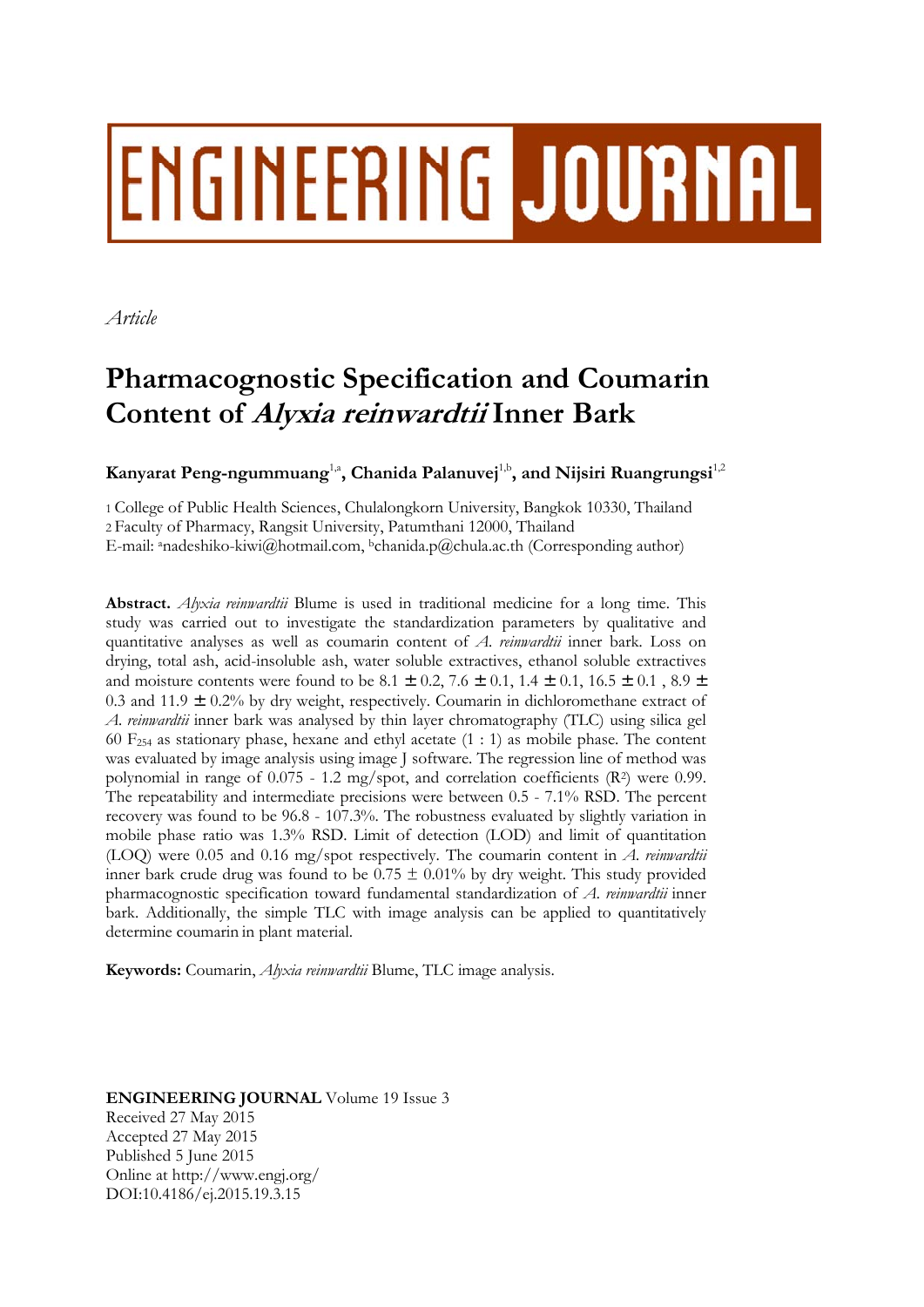#### **1. Introduction**

*Alyxia reinwardtii* Blume is a brush wood that widely found in Thailand, Indonesia, Malaysia, Philippines and Vietnam. It is commonly known in Thai as "Cha-lood". According to traditional Thai medicine, the flower has been used for treating mental confusion and hallucination associated with high fever. Moreover, the bark has been used for treatment of fainting, flatulence and fever. *A. reinwardtii* has been reported to contain three classes of secondary metabolites, i.e., coumarin and its derivatives, trimeric-iridoid diglucoside and iridolactone [1]. Coumarin has various pharmacological properties such as anti-nociceptive, bronchodilator and anti-inflammatory properties [2]. Although, *A. reinwardtii* inner bark is widely used in traditional Thai medicine but its pharmacognostic specification has not been established. Thin layer chromatography (TLC) is the method conventionally used for qualitative investigation of the active compounds in plant extracts because of the ease, simplicity and rapidity. TLC image analysis is a computerised method that used to quantitate the pixel intensity of each compound band on TLC image, transform to each chromatographic peak and calculate the peak area [3, 4]. ImageJ is a public domain Java image processing open source software which can be used for TLC image analysis due to its easily applicable [5]. This study aims to investigate the standardization parameters of *A. reinwardtii* inner bark in Thailand with the special reference to coumarin marker*.*

#### **2. Materials and Methods**

#### **2.1 Plant Materials and Chemicals**

The inner bark of *A. reinwardtii* was collected from 15 various sources throughout Thailand. Voucher specimens were authenticated by one of the authors (Ruangrungsi N.) and deposited at College of Public Health Sciences, Chulalongkorn University, Thailand. Standard coumarin was purchased from Sigma-Aldrich, USA. The chemicals were analytical grade.

#### **2.2 Crude Extract Preparation**

Inner bark of *A. reinwardtii* was dried and ground to powders. The powders were exhaustively extracted with dichloromethane by Soxhlet apparatus. The extract yields were weighed and recorded.

#### **2.3 Determination of Pharmacognostic Specification**

The pharmacognostic parameters including macroscopic characters, microscopic characters, ash values (total ash and acid-insoluble ash), loss on drying, moisture content, water and ethanol extractives were carried out according to "Quality Control Methods for Medicinal Plant Materials" which was guided by WHO [6]. The parameters were evaluated as grand mean ± pool SD. Each sample was performed in triplicate.

#### **2.4 Determination of Coumarin Contents**

Five milligrams of crude extract were dissolved with 1 ml of dichloromethane containing 10 % methanol. Five microliters of extract solution as well as coumarin standard solution were applied on the same TLC plate (silica gel 60 F<sub>254</sub>). The TLC plate was developed in TLC chamber with a mobile phase consisted of hexane and ethyl acetate (1:1). The developed TLC plate was photographed under ultraviolet light at 254 nm and saved as tiff file. The color intensity of coumarin band was transformed to chromatographic peak area by imageJ software. The contents of coumarin in *A. reinwardtii* extracts were calculated based on external standard method. The test was done in triplicate.

#### **2.5 Method Validation**

Accuracy, precision, limit of detection (LOD), limit of quantitation (LOQ), range and robustness were evaluated according to ICH guideline [7].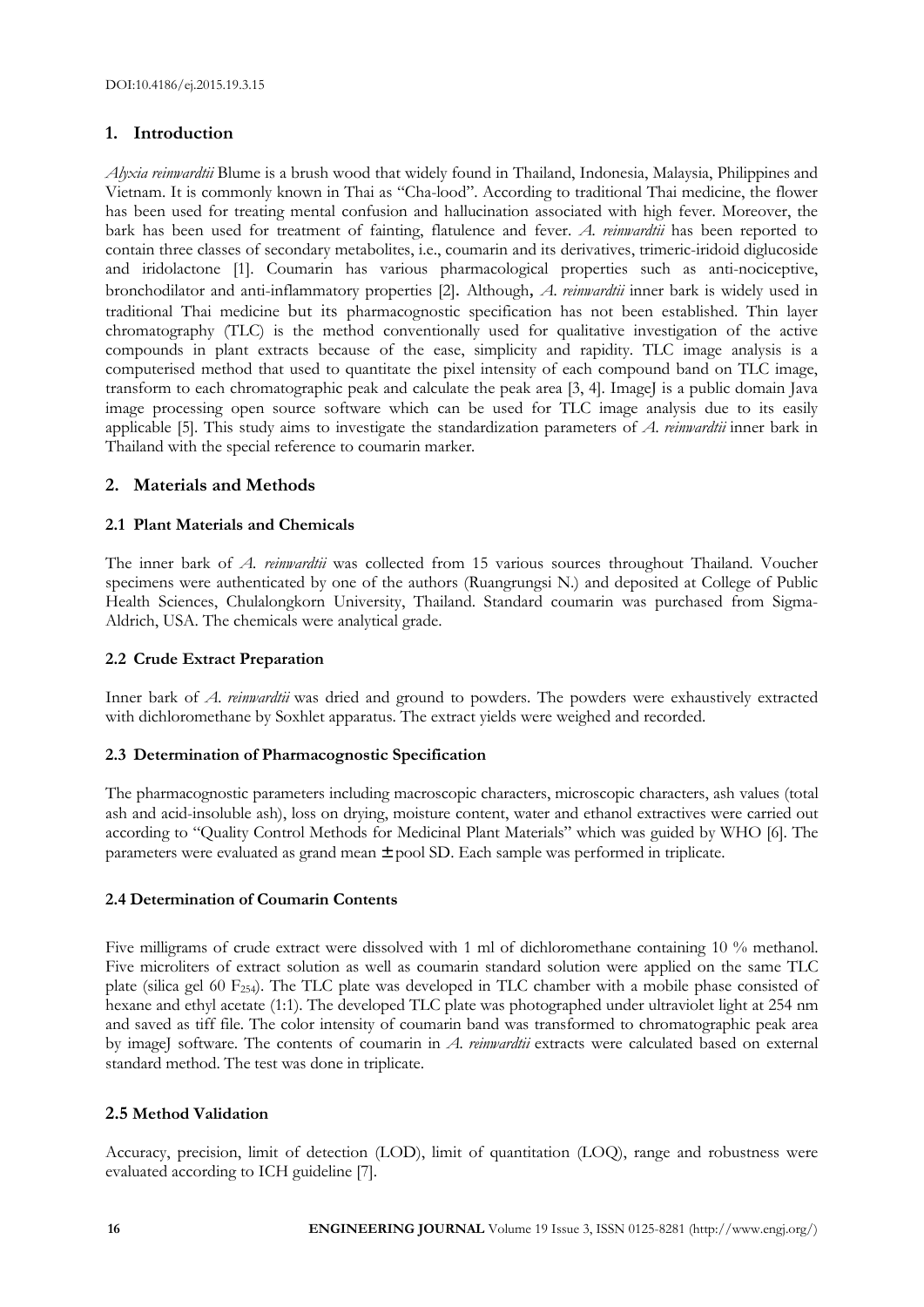DOI:10.4186/ej.2015.19.3.15

#### **3. Results and Discussion**

*"A. reinwardtii* is a ground climber; leaves opposite; inflorescence axillary or terminal, 1-3.5 cm long; corolla tube columnar, white, cream, or white with a buff coloured tube and white lobes; fruit with 1-2 articles in each string, ellipsoid or globose, maturing black" [8]. The *A. reinwardtii* fruiting branch and inflorescence drawing were exhibited in figure 1. Pharmacognostic specification is primary important tool for identification, authentication and standardization of herbal medicines. The pharmacognostic parameters of *A. reinwardtii* inner bark were shown in table 1. The histological and anatomical characteristics of *A. reinwardtii* inner bark were drawn and shown in figure 1. The data from this study could be used as standard criteria of this crude drug. Ash contents were referred to inorganic components of plant materials. Acid insoluble ash value of this plant material was not exceeding 2 % [9]. Higher ash values indicated contamination and plant material adulteration. Water soluble extractive yield is higher than ethanol soluble extractive. Extractive matters in specified solvents indicated chemical components in crude drug. Fewer extractive matters than the specified solvent indicated inferiority of crude drug. According to previous study, the coumarin content in dried stem of *A. reinwardtii* was 0.045% by weight (2.15 g of coumarin isolated from 4.8 kg of dried stem) [1]. By TLC image analysis in this study, coumarin content in dried inner bark was 0.75±0.01 % by weight. The different parts of the plant might contain various coumarin contents. The method validity was demonstrated in Table 2. The accuracy was performed by recovery of spiking known three concentrations of standard coumarin in sample matrix. The recovery values were within acceptable limits (96.8-107.3%). The repeatability or intra-day precision and the intermediate precision or inter-day precision were less than 8%. The precision of coumarin quantitative analysis by TLC image analysis method was conducted by determination of 4 concentrations  $\times$  3 replicates at the same and difference days of tests. LOD and LOQ were calculated based on the residual standard deviation of a regression line. The LOD value, regard as the lowest concentration of analyse in a sample which could be detected was found to be 0.05 mg/spot. The LOQ value, regard as the lowest concentration of analyse in a sample which could be quantitatively determined was 0.16 mg/spot. The robustness was estimated by analysis of results obtain after deliberate variation of mobile phase ratio. This study display that there were no differences (%RSD < 5) in the peak area and retardation factor of coumarin. The calibration curve was polynomial with the range of 0.075 - 1.2 mg/spot (Figure 2). The results from method validation indicated that TLC image analysis could be efficient, reliable and suitable technique for quantitative analysis of coumarin in *A. reinwardtii* inner bark.

| Table 1. The pharmacognostic parameters of <i>Alyxia reinwardtii</i> inner bark. |  |  |
|----------------------------------------------------------------------------------|--|--|
|                                                                                  |  |  |

| Specification                | Content (% dry weight) $*$ |  |  |  |  |  |
|------------------------------|----------------------------|--|--|--|--|--|
| Loss on drying               | $8.1 \pm 0.2$              |  |  |  |  |  |
| Total ash                    | $7.6 \pm 0.1$              |  |  |  |  |  |
| Acid-insoluble ash           | $1.4 \pm 0.1$              |  |  |  |  |  |
| Ethanol soluble extractives  | $8.9 \pm 0.3$              |  |  |  |  |  |
| Water soluble extractives    | $16.5 \pm 0.1$             |  |  |  |  |  |
| Moisture<br>$11.9 \pm 0.2$   |                            |  |  |  |  |  |
| $*$ Grand mean $\pm$ Pool SD |                            |  |  |  |  |  |

| Table 2. Method validation of TLC image analysis of coumarin in <i>Alyxia reinwardtii</i> inner bark. |  |  |  |  |  |  |  |  |  |  |  |  |
|-------------------------------------------------------------------------------------------------------|--|--|--|--|--|--|--|--|--|--|--|--|
|-------------------------------------------------------------------------------------------------------|--|--|--|--|--|--|--|--|--|--|--|--|

| Parameter             | Validity              |
|-----------------------|-----------------------|
| Accuracy              | 96.8-107.3 % recovery |
| Precision             | $0.5 - 7.1 \%$ RSD    |
| Robustness            | $1.27\%$ RSD          |
| Limit of detection    | $0.05$ mg/spot        |
| Limit of quantitation | $0.16$ mg/spot        |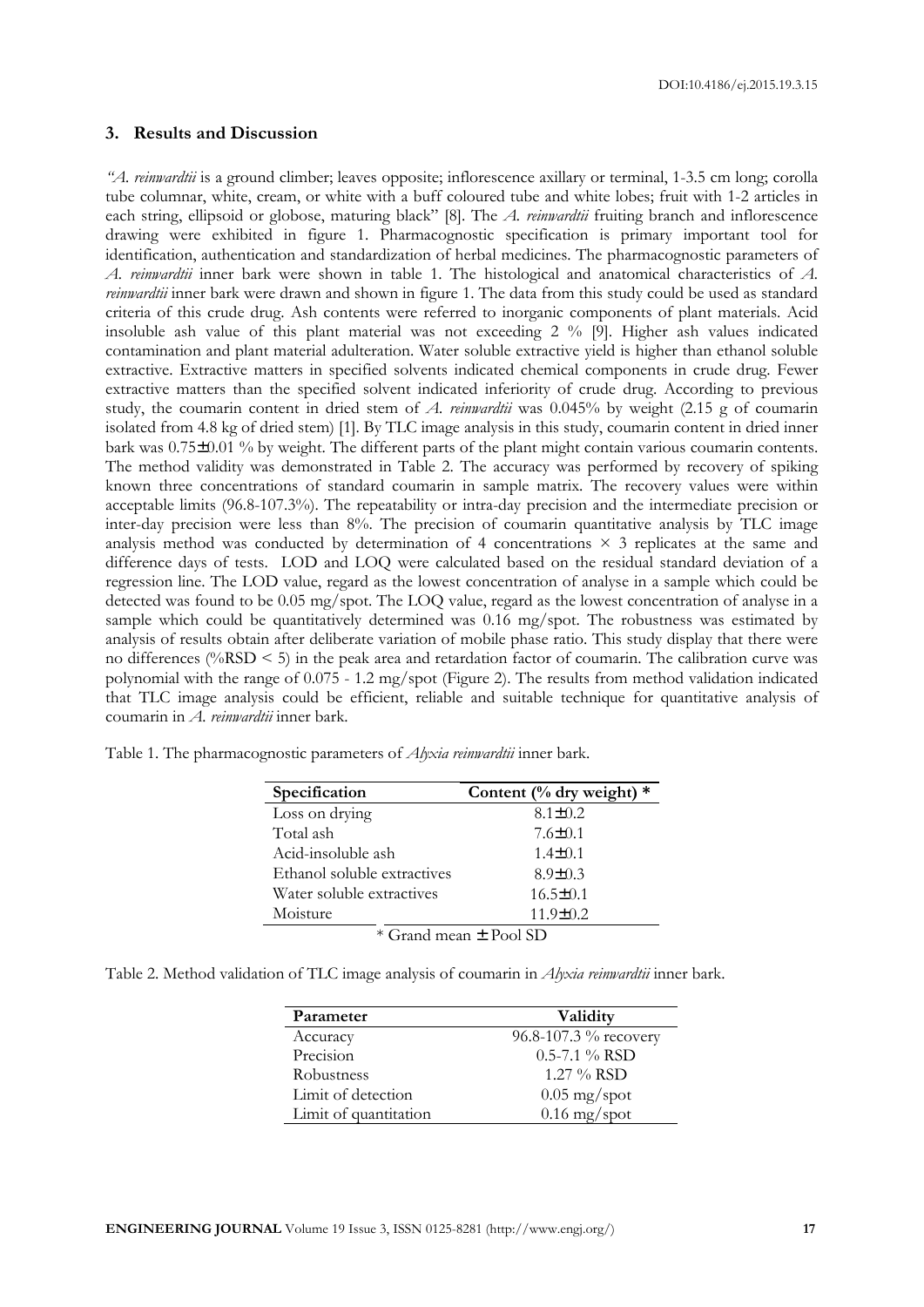



Crude drug

## Fruiting branch and Inflorescence



### Histological character of inner bark power

1. Sclereid, longitudinal view, 2. Sclereid, transverse view, 3. Fragment of fiber, 4. Fragment of pitted vessel, 5. Fragment of reticulated vessel, 6. Parenchyma containing starch granule, 7. Fragment of parenchyma, 8. Starch granule, 9. Prism crystals of calcium oxalate, 10. Calcium oxalate prism sheath



Anatomical character of inner bark transverse section

1. Periderm, 2. Sclereid, 3. Parenchyma containing starch granule, 4. Parenchyma containing prism crystal of calcium oxalate

Fig. 1. Macroscopic and microscopic characteristics of *Alyxia reinwardtii*.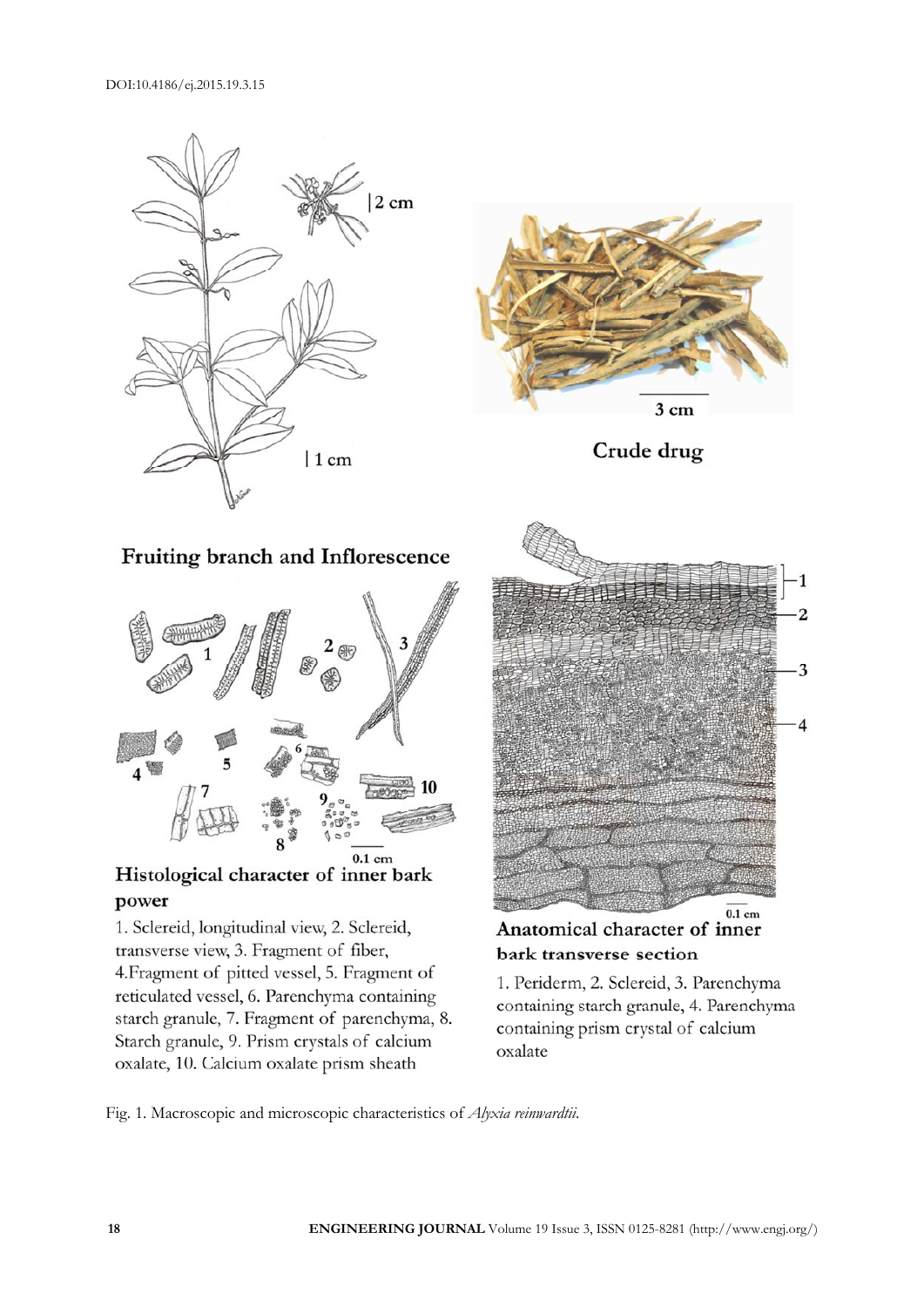

Fig. 2. The calibration curve of coumarin standard.



Fig 3. The TLC plate developed with hexane: ethyl acetate (1:1) photographed under UV 254 nm (A), with subtract background (B), chromatographic peak area by imageJ software (C); Track 1-6 were standard coumarin, Track 7-21 were sample from 15 different sources throughout Thailand.